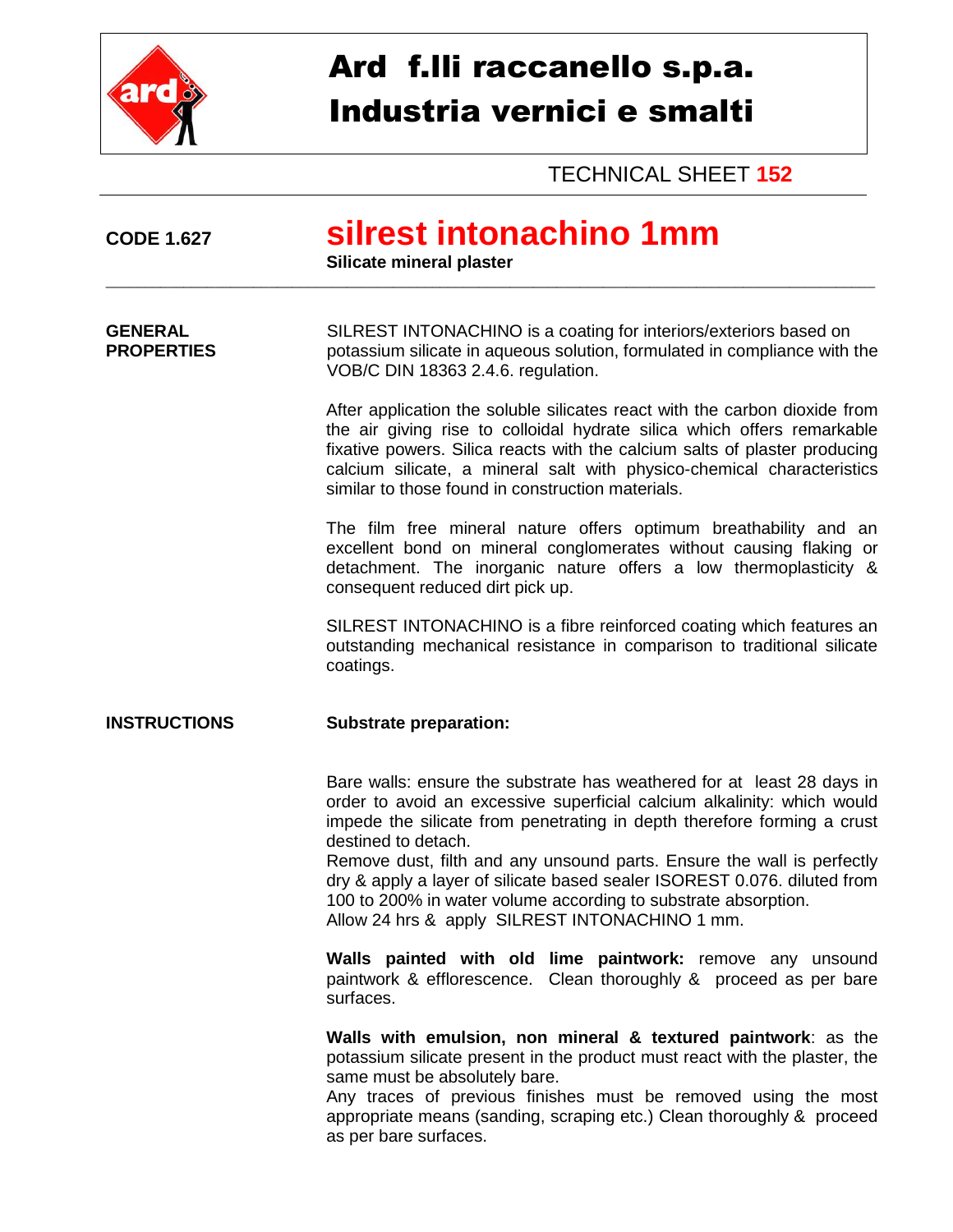## **Application:**

- SILREST INTONACHINO 1 mm is ready for use and does not require further dilution. Stir well until a homogeneous mixture is obtained and lay with a steel float. Before SILREST INTONACHINO begins to dry, smooth the surface with a plastic or sponge float.
- Do not apply SILREST INTONACHINO 1mm on walls exposed to direct sunlight or with ambience temperature below + 8°C.
- Use protective eye wear during application After application outdoor surfaces must be protected against rain for at least 48 hrs. Wash equipment with water immediately after use.
- Mask any parts (windows, ceramic pavements, casings etc.) which are not to be treated.
- The product has a 2 year stability if stored in the original packaging at a temperature between + 5°C & 30°C.
- Application on extensive surfaces should be carried out "wet on wet" in order to prevent shading.
- Walls with efflorescence or subject to rising damp must be restored before application in order to guarantee adhesion.
- When colour products from different batches are used, it is advisable to mix the same in order to avoid differences in shades.
- Use products in compliance with current Hygiene & Safety Regulations. Dispose of spent material/containers according to the same.
- Refer to the PSDS for further details.

\_\_\_\_\_\_\_\_\_\_\_\_\_\_\_\_\_\_\_\_\_\_\_\_\_\_\_\_\_\_\_\_\_\_\_\_\_\_\_\_\_\_\_\_\_\_\_\_\_\_\_\_\_\_\_\_\_\_\_\_\_\_\_\_\_\_\_\_\_\_\_\_\_\_\_\_\_\_\_\_\_\_\_\_\_\_\_\_\_\_\_\_\_\_\_\_\_\_\_

 SIILREST INTONACHINO 1 mm is compatible with the 16COLOURS tinting systems.

## **TECHNICAL PROPERTIES**

| NATURE OF BINDER                          |                       |               | <b>Inorganic</b>                   |
|-------------------------------------------|-----------------------|---------------|------------------------------------|
| <b>COLOUR</b>                             |                       |               | White & tinting system hues        |
| <b>MASS VOLUME</b>                        |                       |               | 1700-1780 g/l                      |
| DYNAMIC VISCOSITY                         |                       |               | $140.000 \pm 180.000$ cP           |
| UV RESISTANCE                             |                       |               | Sup. 3rd grade Grey scale          |
| ALKALI RESISTANCE                         |                       |               | No structural/chromatic variation  |
| DRYING AT 20°C                            | TOUCH DRY             |               | 4 hrs                              |
|                                           | <b>THROUGH DRYING</b> |               | 48 hrs                             |
| PERMEABILITY (WATER VAPOUR)               | EN ISO 7783-1 & 2     | $S_d$         | $0,041 \; m$                       |
|                                           |                       | Class         | $V_1$ (high)                       |
| CAPILLARY ABSORBTION & WATER PERMEABILITY | EN1062-3              | W             | 0,351 kg/m <sup>2</sup> $\sqrt{t}$ |
|                                           |                       | Class         | W <sub>2</sub> (average)           |
| ADHESION FOR DIRECT TRACTION              | <b>EN 1542</b>        | <b>RESULT</b> | Complies (adhesion $\geq$ 0,3 Mpa) |
| <b>DURABILITY</b>                         | EN 13687-3            | <b>RESULT</b> | Complies (adhesion $\geq$ 0,3 Mpa) |
| THERMAL CONDUCTIVITY                      | <b>EN 1745</b>        | λ10DRY [W/MK] | 0,809                              |
| <b>FLASH POINT</b>                        | EN 13501-1            |               | <b>Class C</b>                     |
| HAZARDOUS SUBSTANCES                      |                       | RESULT        | <b>Complies</b>                    |
|                                           |                       |               |                                    |

*In compliance with the UNI EN 15824 CE Marking*